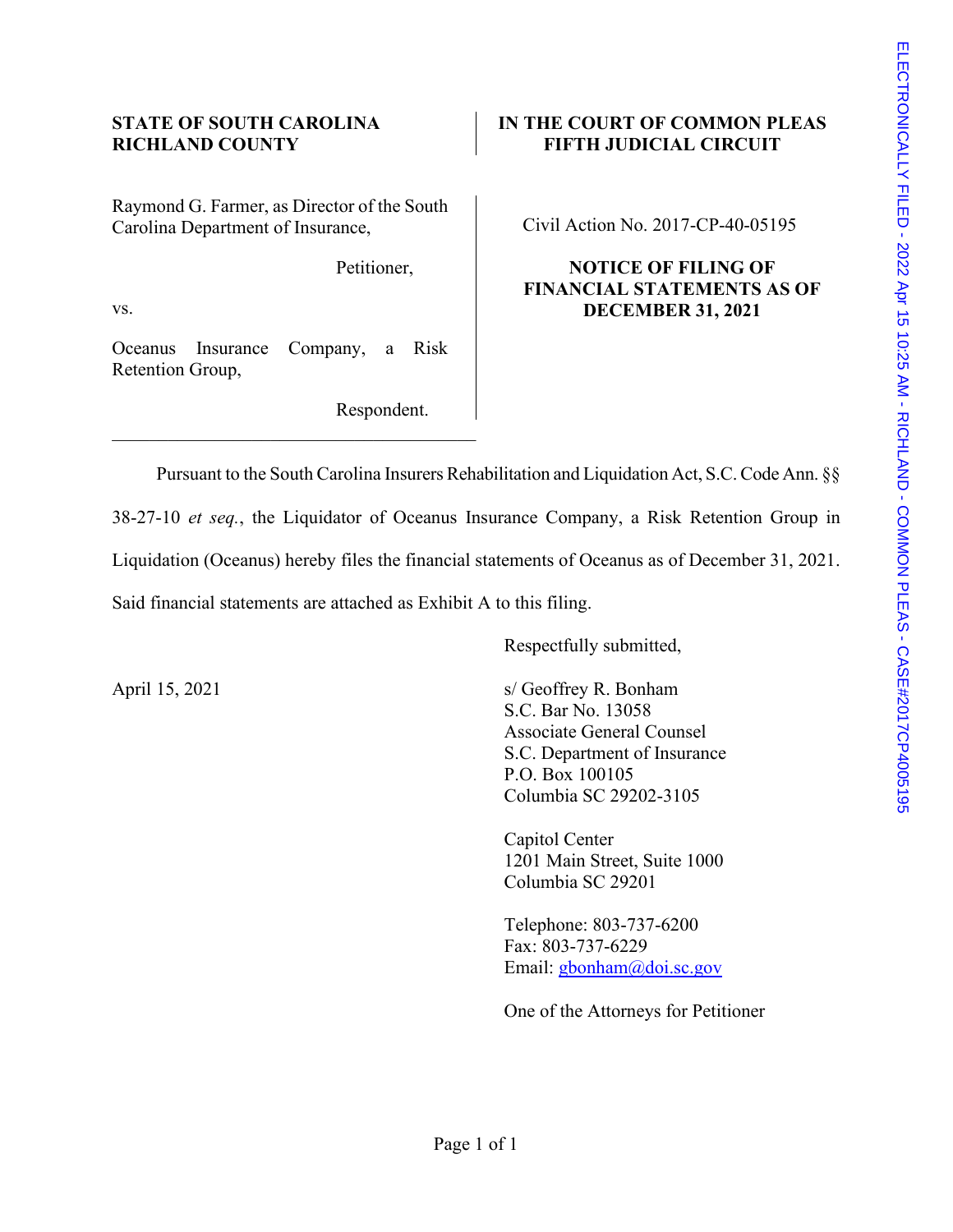# **EXHIBIT A**

# **Oceanus Insurance Company, Inc., a RRG in Liquidation Balance Sheet December 31, 2020 and 2021**

|                                              | December 31,   |                |  |
|----------------------------------------------|----------------|----------------|--|
|                                              | 2020           | 2021           |  |
| <b>Assets</b>                                |                |                |  |
| <b>Bonds</b>                                 | 34,819,377     | 33, 167, 142   |  |
| Cash and cash equivalents                    | 2,401,653      | 2,320,067      |  |
| Total cash and investments                   | 37,221,030     | 35,487,209     |  |
| Receivable from agents, insureds and others  | 13,703         | 13,703         |  |
| Miscellaneous receivable                     | 117,022        | 102,197        |  |
| Investment income accrued                    | 263,624        | 208,317        |  |
| Ceded reinsurance premiums receivable        | 1,347,465      | 3,281,390      |  |
| Amounts recoverable from reinsurers - paid   | 1,093,566      | 1,093,566      |  |
| Ceded loss and LAE reserves                  | 6,991,139      | 5,634,563      |  |
| <b>Total assets</b>                          | 47,047,549     | 45,820,945     |  |
| Liabilities                                  |                |                |  |
| Loss and loss adjustment expense reserves    | 60,048,206     | 61,251,674     |  |
| Other expenses                               | 226,734        | 322,090        |  |
| Premium refunds related to unearned premiums | 6,277,830      | 6,277,830      |  |
| Due under SC Code § 38-27-610                | 2,704,093      | 2,732,981      |  |
| <b>Total liabilities</b>                     | 69,256,863     | 70,584,575     |  |
| <b>Capital and Surplus (Deficit)</b>         |                |                |  |
| Common stock and contributed surplus         | 8,899,731      | 8,899,731      |  |
| Unassigned funds                             | (31, 109, 045) | (33,663,361)   |  |
| <b>Total policyholders surplus (deficit)</b> | (22, 209, 314) | (24, 763, 630) |  |
| <b>Total liabilities and surplus</b>         | 47,047,549     | 45,820,945     |  |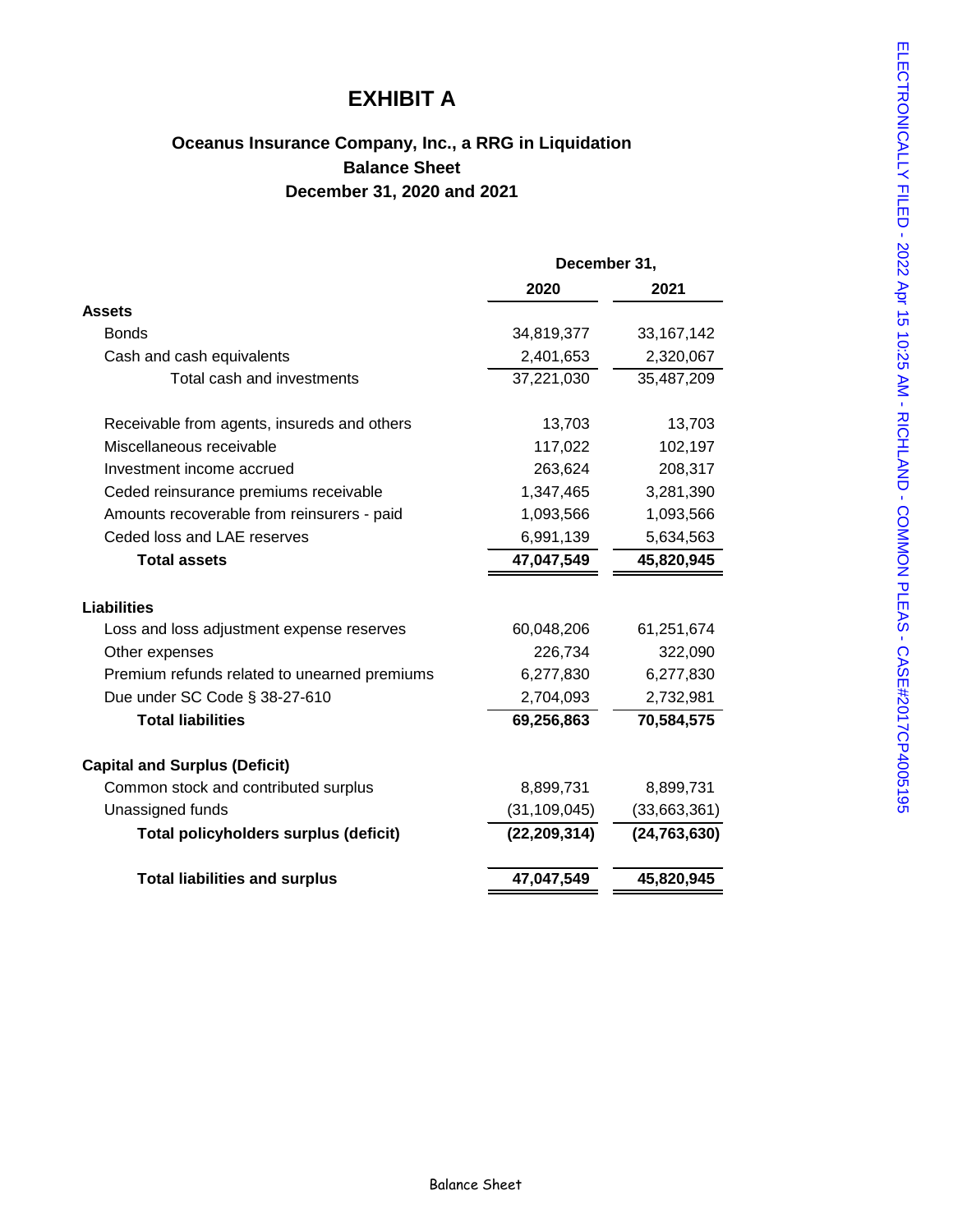## **Oceanus Insurance Company, Inc., a RRG in Liquidation Statement of Cash Receipts and Disbursements September 21, 2017 to December 31, 2021**

|                                         | 9-21 to 12-31 |                          |           |             |           |             |
|-----------------------------------------|---------------|--------------------------|-----------|-------------|-----------|-------------|
|                                         | 2017          | 2018                     | 2019      | 2020        | 2021      | ITD         |
| Beginning cash and cash equivalents     | 5,241,981     | 6,583,508                | 1,352,721 | 5,656,154   | 2,401,653 | 5,241,981   |
| <b>Receipts</b>                         |               |                          |           |             |           |             |
| Premiums                                | 60,268        | 14,804                   | 19,586    | 95,765      |           | 190,423     |
| Commissions and related items           |               | 251,353                  | 205,487   | 42,678      |           | 499,517     |
| Deductible recoveries                   |               | 20,000                   |           |             |           | 20,000      |
| Investment income                       | 125,857       | 1,012,423                | 1,098,164 | 994,190     | 907,952   | 4,138,585   |
| Federal tax refund                      | 6,987         | $\overline{\phantom{a}}$ | 7,551     | 7,551       |           | 22,089      |
| Premium tax refunds                     |               | 191,882                  | 135,178   | 4,581       |           | 331,641     |
| Proceeds from investments, net          | 1,760,648     | (4,311,940)              | 3,234,875 | (2,371,251) | 800,013   | (887, 654)  |
| Claims bond proceeds                    |               |                          | 1,444,512 |             |           | 1,444,512   |
| Preferences recovered                   |               |                          |           | 129,283     | 14,826    | 144,109     |
| Other                                   |               | 15,450                   | 600       |             |           | 16,050      |
| <b>Total receipts</b>                   | 1,953,760     | (2,806,029)              | 6,145,953 | (1,097,203) | 1,722,791 | 5,919,272   |
| <b>Disbursements</b>                    |               |                          |           |             |           |             |
| Loss and loss adjustment expenses       | 47,096        | 528,077                  | 144,637   | 140,374     | 37,798    | 897,981     |
| Salary and employee benefits            | 159,478       | 444,709                  | 404,479   | 447,970     | 435,533   | 1,892,168   |
| Professional fees                       | 156,666       | 165,883                  | 275,219   | 363,674     | 395,057   | 1,356,499   |
| Legal fees                              | 33,992        | 301,808                  | 322,667   | 491,056     | 267,000   | 1,416,523   |
| Special Deputy Liquidator               | 45,292        | 676,414                  | 440,489   | 489,011     | 442,109   | 2,093,315   |
| Rent, rent items and utilities          | 41,098        | 72,847                   | 59,732    | 61,080      | 58,281    | 293,038     |
| EDP equipment, software and consulting  | 34,781        | 82,876                   | 24,530    | 15,988      | 19,332    | 177,508     |
| Offices supplies, postage and printing  | 16,222        | 10,039                   | 14,487    | 12,586      | 14,740    | 68,073      |
| Insurance                               |               | 1,943                    | 11,110    | 9,934       | 11,234    | 34,221      |
| Investment advisory and bank charges    | 33,603        | 139,003                  | 144,743   | 125,526     | 122,497   | 565,373     |
| <b>Publication costs</b>                | 42,750        |                          |           |             |           | 42,750      |
| Other                                   | 1,257         | 1,159                    | 428       | 99          | 797       | 3,739       |
| <b>Total disbursements</b>              | 612,234       | 2,424,758                | 1,842,520 | 2,157,298   | 1,804,376 | 8,841,186   |
| Net cash flows                          | 1,341,526     | (5,230,787)              | 4,303,433 | (3,254,501) | (81, 585) | (2,921,914) |
| <b>Ending cash and cash equivalents</b> | 6,583,508     | 1,352,721                | 5,656,154 | 2,401,653   | 2,320,067 | 2,320,067   |